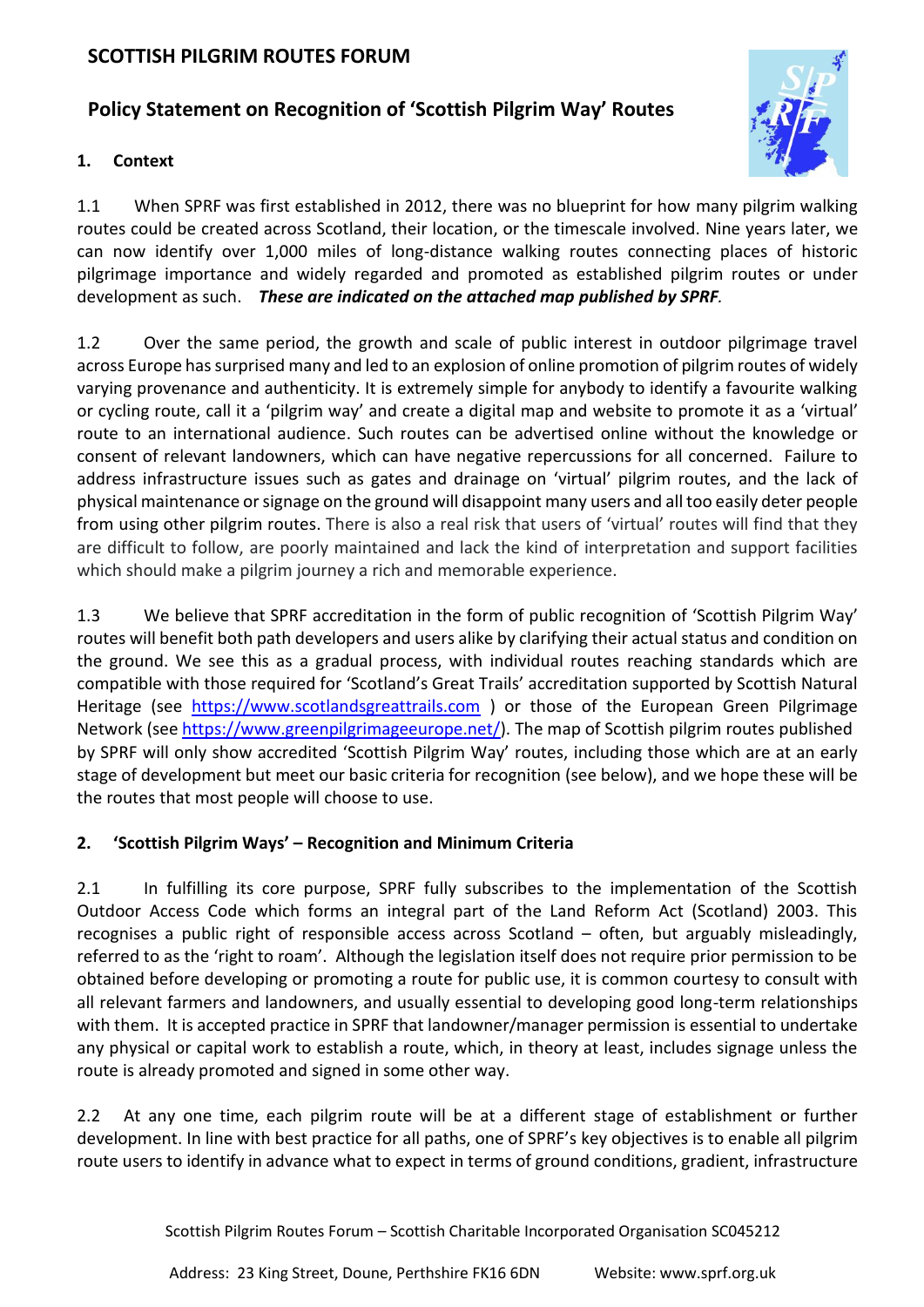(gates, seats etc), hazards, signage and interpretation, public transport links, local accommodation and other support services, amongst other information. These aspects of pilgrim routes can and will vary widely due to geography, terrain and local path management structures.

2.3 Experience clearly demonstrates that the most successful routes are those where local people take 'ownership' of what are key assets for promoting better countryside access facilities for local communities and visitors alike. Indeed, for us this is what being a Forum is all about. SPRF strongly advocates establishing and maintaining effective local volunteer Steering Groups dedicated to coordinating the long-term management of specific pilgrim routes and providing a local point of contact for landowners, local access authorities and project funders. SPRF is producing guidelines to help establish effective local Steering Groups.

2.4 SPRF firmly believes that encouragement of high standards among route managers is of mutual benefit to all involved, from route users and local volunteers to farmers and landowners. To support local Steering Groups and development of pilgrim routes, and drawing on experience elsewhere, SPRF has introduced defined criteria designed to help people determine whether a route meets their needs and expectations. Accreditation by SPRF of any route meeting these criteria as a designated 'Scottish Pilgrim Way' will also attract future use. In recognition that sustainable management of any route is a long-term commitment, in discussion with our members SPRF Trustees have agreed on three different levels of accreditation - Bronze, Silver and Gold - progressing where appropriate to the level required to achieve accreditation as one of 'Scotland's Great Trails' (but recognising that not all pilgrim routes will necessarily be long distance ones).

2.5 The criteria for the three different levels of SPRF recognition of a 'Scottish Pilgrim Way' route are summarised below. Initial SPRF recognition of a 'Scottish Pilgrim Way' route will confer Bronze standard status.

2.6 The minimum criteria for Bronze level accreditation are:

Local ownership of the route establishment and maintenance process. The existence of a locally recruited Steering Group responsible for the continuing development of the pilgrim route will be mandatory for SPW recognition. We will also look for some degree of local project funding to be secured for route management negotiated by the Steering Group for this purpose.

• Some degree of historical authenticity of the route based on a recorded connection with earlier religious activity. In most cases, this will probably involve medieval pilgrimage to a specific shrine or shrines commemorating a Christian saint, a holy well, chapel or pilgrim hospice, but it could also involve joining sites connected with post-Reformation Christian activity, for example a Covenanters' trail. This does not require proof that pilgrims followed a particular route many centuries ago, although this may be construed from the historic sites still associated with it.

• Existence of a readily identifiable route on the ground – i.e. by virtue of a physical path and/or clear directional information. We do not expect all routes to be recognised as core paths by local access authorities, although we encourage such practice together with initial contact with landowners on the route from the outset. The degree of any existing waymarking will vary widely and may initially be limited.

2.7 Silver level accreditation will embrace all that is required for Bronze level plus:

• Consent sought from / agreed with all relevant landowners for any , including any physical work on route development, and a waymarking plan to comply with best practice for signage - see <https://www.outdooraccess-scotland.scot/signage-guidance-outdoor-access-guide-good-practice>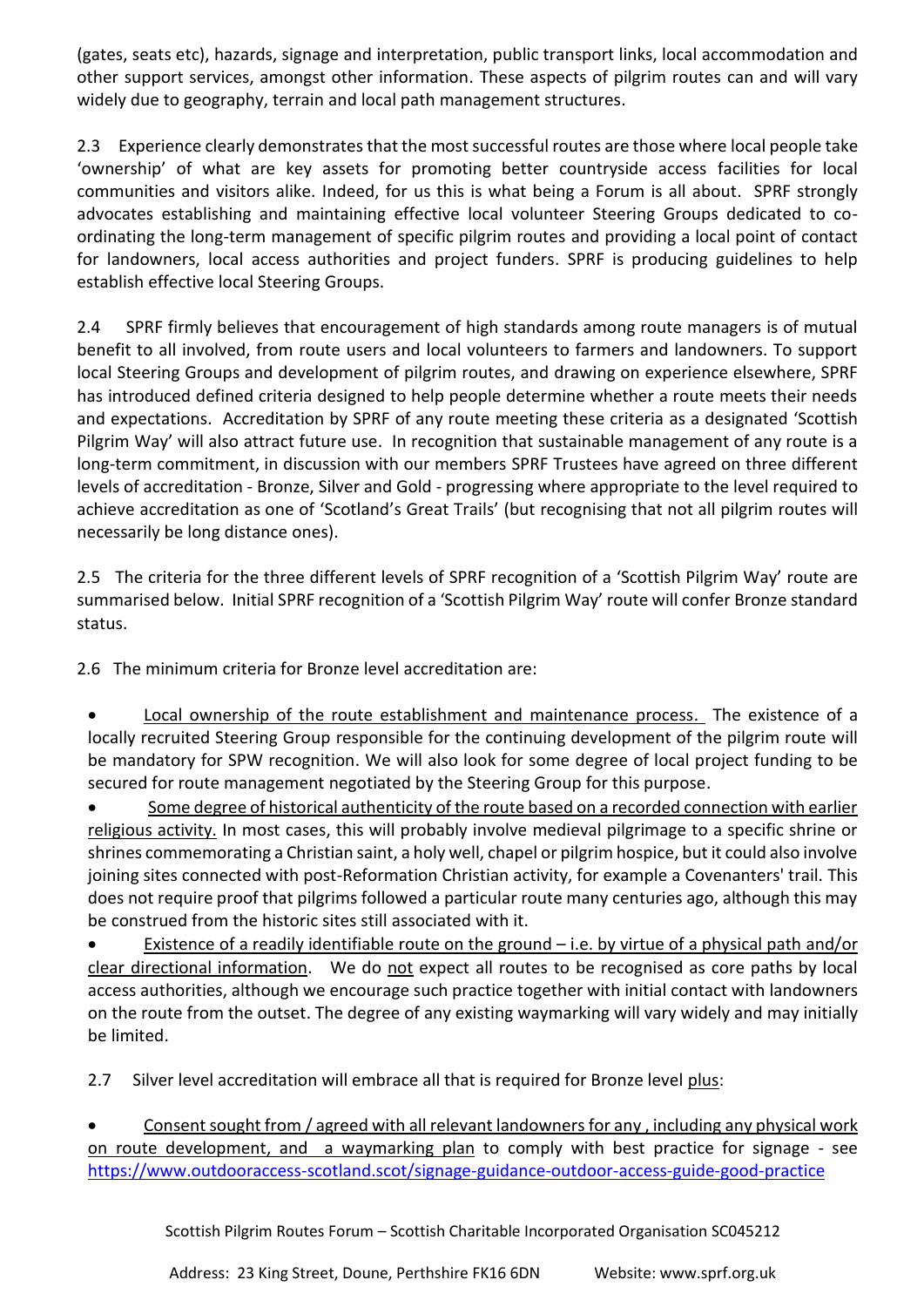Provision of interpretation and user information, whether on the ground or in literature or digital formats, to convey the historical pilgrimage heritage interest of the route. SPRF can provide examples of a range of resources from existing pilgrim routes, accessible via the Forum website (see [www.sprf.org.uk\)](http://www.sprf.org.uk/)

- A review of all route infrastructure to identify potential reduction of unnecessary restrictions on use, in line with best practice and equalities legislation. See the Outdoor Access Design Guide published by Paths for All - [https://www.pathsforall.org.uk/resources/resource/outdoor-access](https://www.pathsforall.org.uk/resources/resource/outdoor-access-design-guide)[design-guide](https://www.pathsforall.org.uk/resources/resource/outdoor-access-design-guide)
- Operation of a 'pilgrim passport' scheme along the route to raise public awareness of the distinctive role of 'Scottish Pilgrim Way' accredited routes.
- 2.8 Gold level accreditation builds further on Bronze and Silver level standards and will require:
	- Confirmation of all relevant landowner consents and full waymarking of all of the route under an agreed plansee.
	- A commitment to ensuring all route infrastructure reflects best practice in adopting the least restrictive option for users – see 2.7 above.
	- Publication of a detailed route guide with local support services identified; and provision of 'pilgrim companion' literature for the route.
	- Provision of route information updates for users.
	- Provision of an agreed route maintenance plan.

# 2.9 **These criteria are summarised in the table of Standards below**:

| Criteria / Standards                                                                                            | <b>Bronze</b> | <b>Silver</b> | Gold       |
|-----------------------------------------------------------------------------------------------------------------|---------------|---------------|------------|
| Local route 'ownership' by a Steering Group                                                                     | J             | J             | J          |
| Evidence of some historical authenticity                                                                        | J             |               |            |
| Physically identifiable on ground / accessible directional information,<br>and initial contact with landowners. | J             | $\cdot$       | $\sqrt{ }$ |
| Confirmation of landowner consents, including any physical / capital<br>work and waymarking plan.               |               |               | J          |
| Route interpretation and user information (digital /physical / printed)                                         |               | J             | $\sqrt{}$  |
| Review / provision of least restrictive route infrastructure (gates,<br>stiles etc)                             |               |               |            |
| 'Pilgrim passport' scheme in operation via local outlets                                                        |               | $\sqrt{}$     | $\sqrt{}$  |
| Physical / capital work and waymarking plan implemented on all of<br>route                                      |               |               |            |
| Route guide published; local support services identified                                                        |               |               | √          |
| 'Pilgrim companion' route literature published                                                                  |               |               |            |
| User information updates available online                                                                       |               |               | J          |
| Physical route maintenance plan in place                                                                        |               |               |            |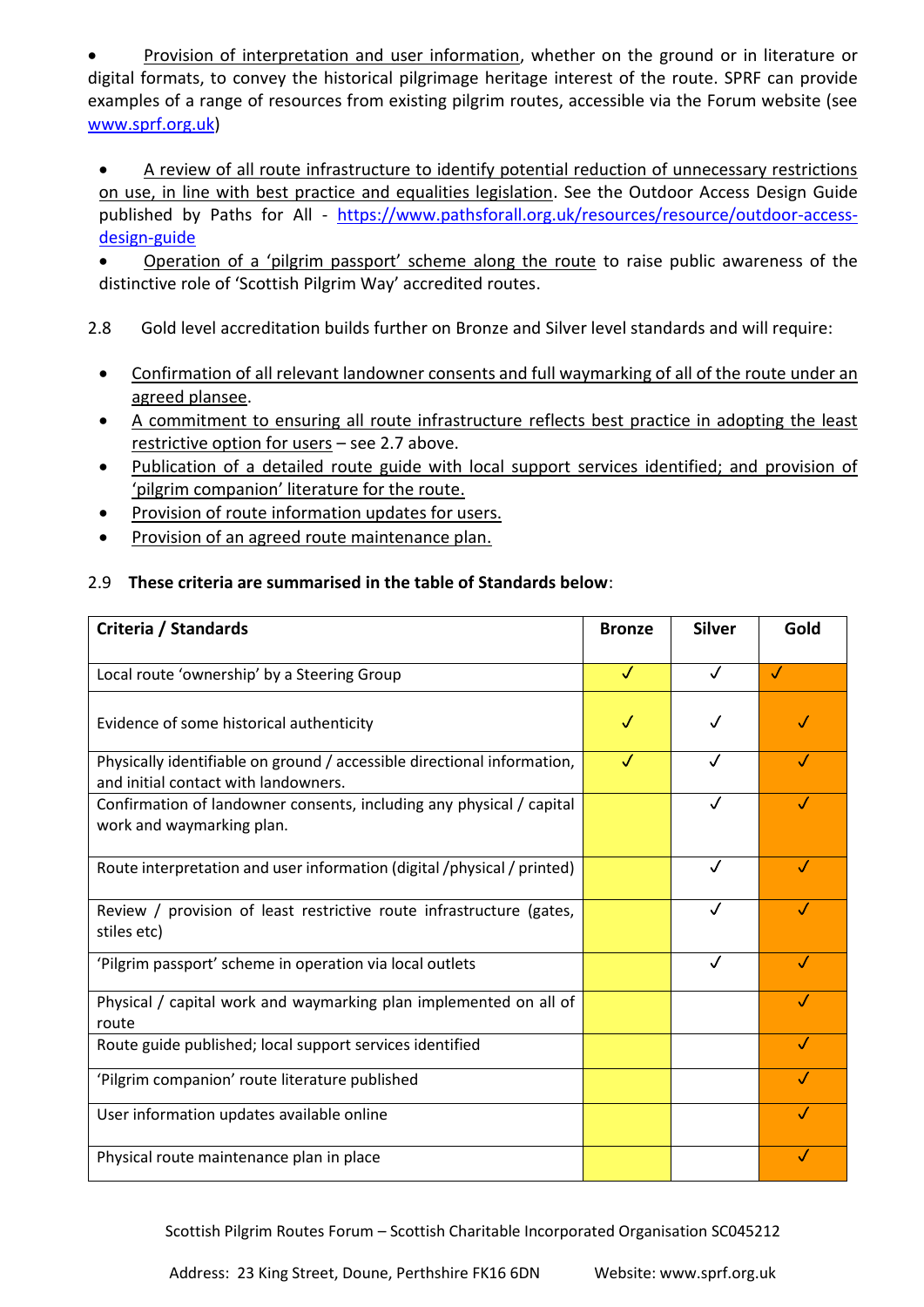# **3. Operation of 'Scottish Pilgrim Way' Recognition and Standards**

3.1SPRF will operate the accreditation of recognised 'Scottish Pilgrim Way' routes to encourage their use by people of all ages and abilities and also the longer-term development of infrastructure and local support services, which are both key to their future viability. Where appropriate, we will implement and monitor these standards in consultation with the Long-Distance Route Managers Forum. This also applies to the key criteria adopted for the different standards as summarised above.

3.2 SPRF recognises the online existence of 'virtual' pilgrim routes which do not have any physical signage or interpretation to convey their status; these may follow existing walking and cycling routes which carry a variety of alternative identities. Our policy will be to encourage all such routes to seek 'Scottish Pilgrim Way' accreditation and SPRF recognition, subject to meeting the minimum Bronze standard criteria above.

3.3 The Trustees of the Scottish Pilgrim Routes Forum SCIO will assess each pilgrim route against the above criteria on receipt of a completed application from available on request, and will confirm Bronze, Silver or Gold level accreditation status as appropriate. The assessment process will be led by one of the SPRF Trustees, who will meet the relevant Steering Group to discuss the application and consult others, including local authority access officers, as they see fit. The final decision on accreditation will be taken by the full Board of Trustees following a report from the assessor. The award of Scottish Pilgrim Ways accreditation will be marked by presenting a certificate to the relevant Steering Group, preferably at a public event held at a location on the pilgrim route in question.

3.4 SPRF will review accreditations at least every five years, and sooner in response to a Steering Group request or if SPRF considers a review necessary.

3.5 SPRF will publicise this policy statement online and by other means, along with a map and list of all recognised SPW routes showing the relevant standard of each route. The Trustees will encourage discussion by route developers or Steering Groups with SPRF member consultants in cases of dispute requiring a final decision.

3.6 The current SPRF logo will be used to identify the 'Scottish Pilgrim Way' brand name and promote the use of accredited routes to increase their public usage, in the format shown below:



Both the 'Scottish Pilgrim Way' logo and brand name will be owned by the Scottish Pilgrim Routes Forum SCIO under copyright law. By definition, pilgrim routes which are not accredited 'Scottish Pilgrim Way' routes will not be allowed to use the logo or brand name.

3.5 This policy statement will be kept under review by the SPRF Trustees and updated after consultation with Steering Groups and assessors as necessary. It will also be issued to all Forum members, with an online version publicly available via the SPRF website.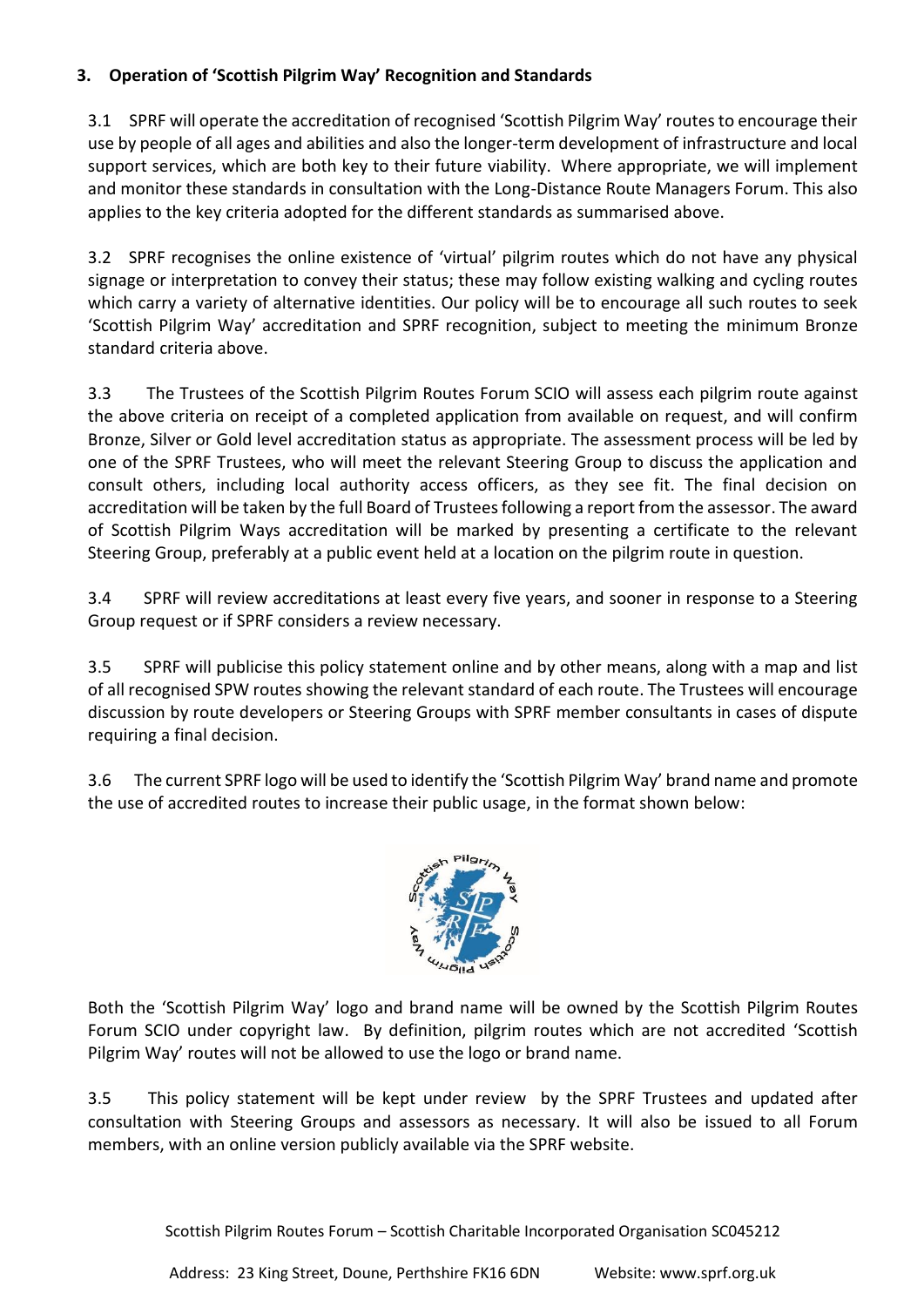Updated and approved by the Board of Trustees on 12<sup>th</sup> August 2021.

Signed Albert h Whe<del>st</del> fine (Chair, SPRF)

*Attachment: Pilgrim Routes recognised by SPRF (2019)*